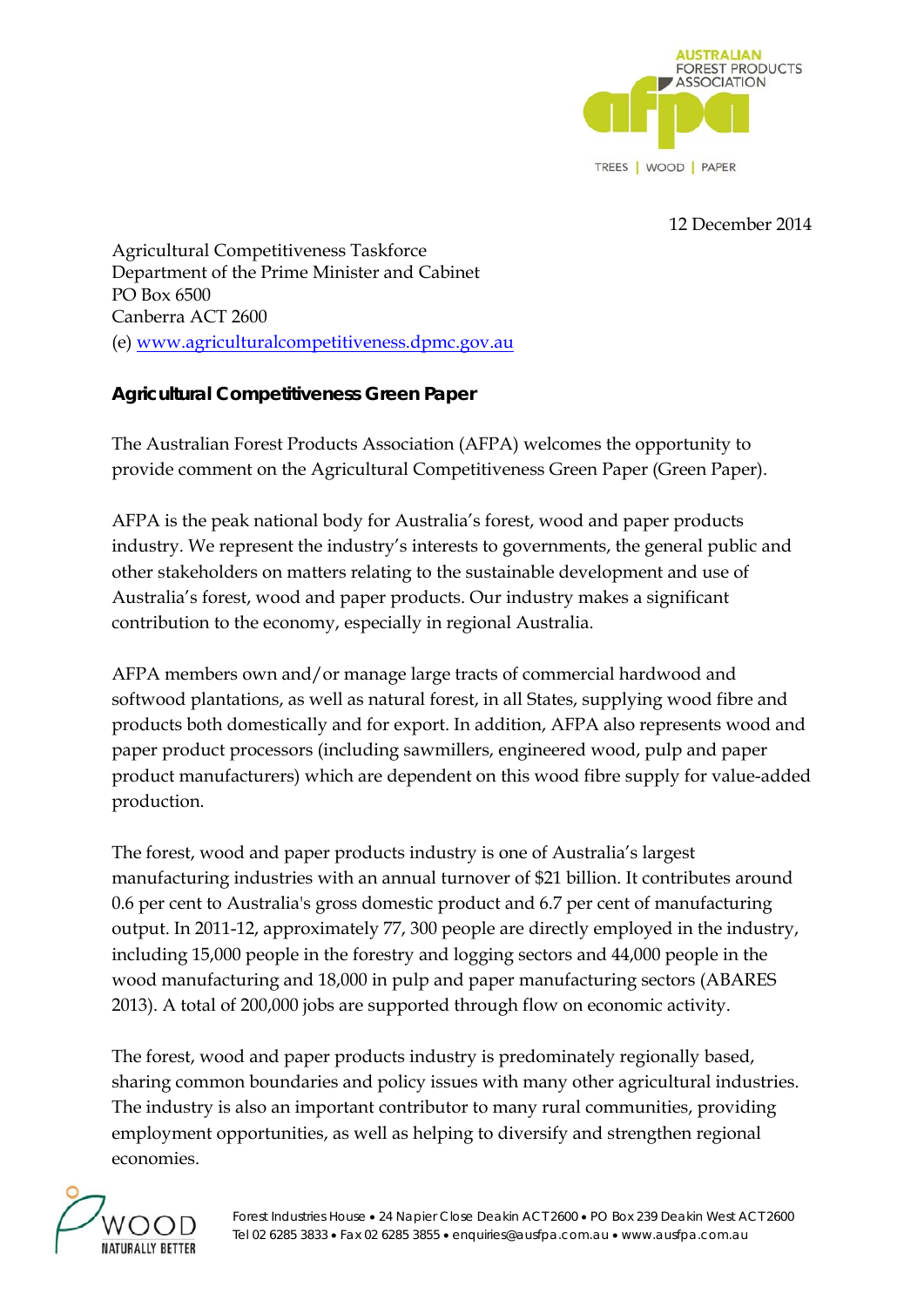The growing of a tree crop, either by establishing a plantation or regenerating native forest, is little different from the establishment of an agricultural crop. These tree crops are a biological resource that produces renewable wood and paper products. They also provide a range of environmental benefits, including the carbon stored over time in the growing forests and harvested products (which also have a high propensity for recycling and reuse). In addition, relative to alternative materials such as steel, aluminium and concrete, wood products have very low embodied energy, with very low fossil fuel energy inputs in their production.

Given our forest, wood and paper product industries are closely related to agricultural industries, and can provide complementary and integrated land use options such as agroforestry and silvopastoralism, AFPA was surprised that the forest sector was effectively excluded from the Agricultural Competiveness White Paper process. The Terms of Reference (ToR) explicitly stated that it 'will not consider industry competitiveness issues associated with the fisheries and forestry sectors'. AFPA argues that, as a regional-based land-use sector, the forestry and associated wood and paper product industries have many common issues with the broader agricultural sector.

At the invitation of the Minister for Agriculture, AFPA provided a detailed submission on the Agricultural Competitiveness Issues Paper (refer *Attachment 1*). This concentrated on the 'boundary issues' that directly impact on both sectors, including: Government approval and regulatory processes; investment and trade; research and development; regional infrastructure; holistic land management and integration of agriculture with forestry with other land uses; water management; carbon emissions reduction and climate change impacts; biosecurity and certification.

We recommend that the key points contained in the previous AFPA submission are given further consideration and addressed in the White Paper.

The eleven policy idea categories proposed in the Green Paper for agricultural industries can equally be applied to benefit and improve the competiveness of the forest, wood and paper products industry. These include:

 **Infrastructure:** with the need for better planning of transport infrastructure servicing major forest processing hubs and greenfield development, including the maintenance and development of new roads, rail and ports and improving the links between this infrastructure. Also, forest industry related projects should have equal access to major regional infrastructure programs, such as the Stronger Regions Programme.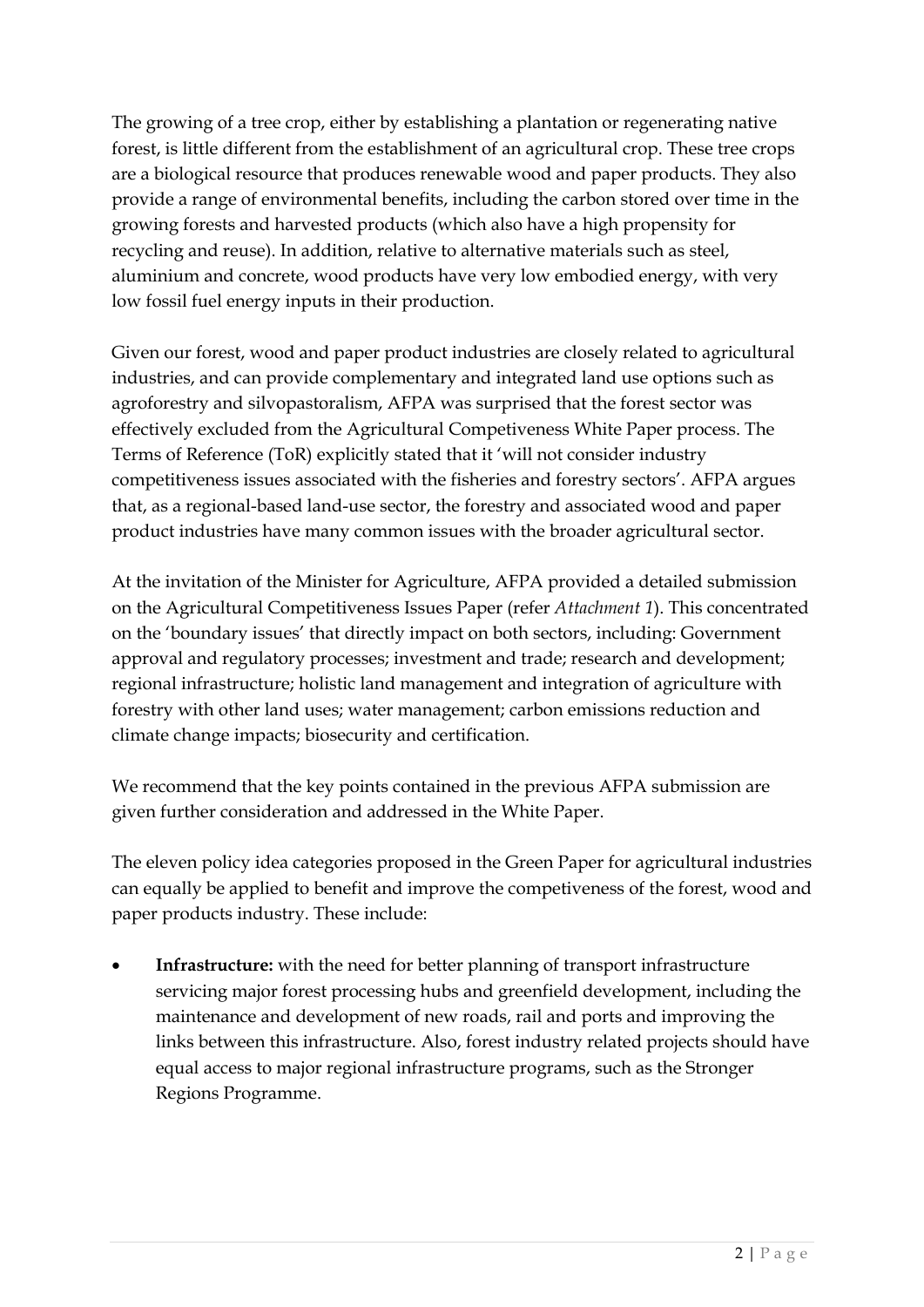- **Federal, State and Territory relations:** the need to continue efforts to reduce duplication of federal and state regulations as they relate to land management, and continuation of actions to reduce red and green tape. Also, simplifying native vegetation laws as they relate to the retention of remnant vegetation and maintenance of riparian zones in new plantation establishment. In addition, ensuring consistency between national and state biosecurity regulation.
- **Competitiveness and regulation:** the need for further work to strengthen competition laws through the Competition and Consumer Act (CCA), particularly removing the exemption for consumer and environmental groups from the provisions which prohibit misleading or deceptive information and conduct (i.e. section 18 of the CCA) and secondary boycotts. Also, the need for changes to the regulation of AgVet chemicals, such as relying on the advice of trusted foreign regulators and allowing the Minister to issue temporary permits for chemicals [especially useful in an emergency biosecurity incident].
- **Finance, business structure and taxation:** access for forest owners to special provisions including general tax concessions, income averaging, managed deposits and accelerated depreciation. Also, creating incentives to encourage greater investment in new plantation development to support the expansion of, and new, investment in processing facilities, enabling them to remain competitive in increasingly global markets.
- **Foreign investment:** encouraging responsible foreign investment by appointing a senior investment specialist for forestry and forest product investments in Austrade to help facilitate suitable investments that contribute to forest industry growth.
- **Water and natural resource management:** the need for consistency in the National Water Initiative, with plantation forestry treated equally with other dry land agricultural activities, rather than singled out as a significant water interception activity.
- **R&D:** better recognition of the serious decline in forest sciences capacity over the past decade, and the need for reinvestment in R&D capacity and researchers in this sector which can provide multiple economic, environmental (e.g. greenhouse gas reductions) and social benefits. Increased support in R&D should include continuation of CRC type models and better recognition of forestry and advanced forest product manufacturing in programmes such as the Industries Growth Centres Initiative.